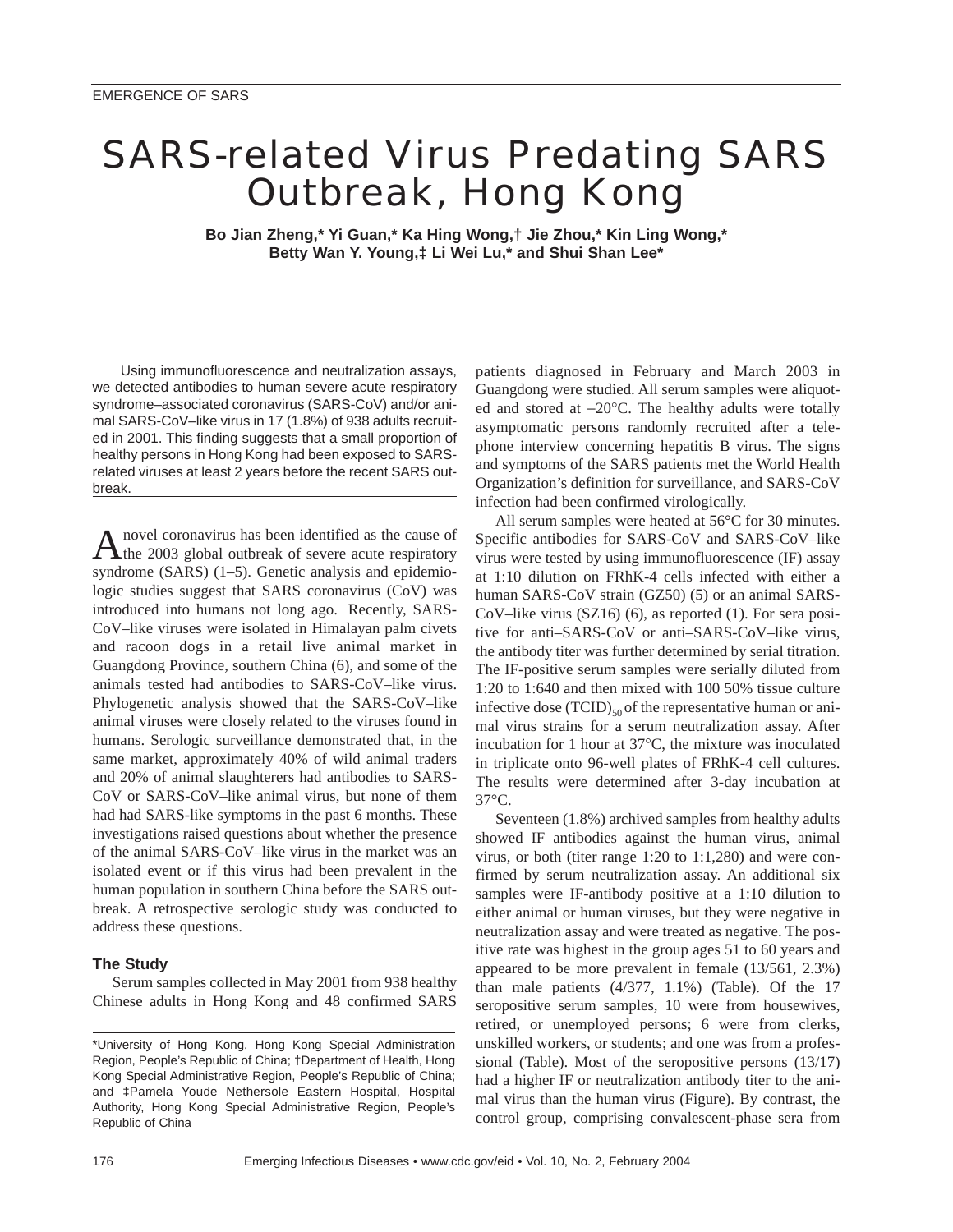| Age $(y)$ | No. of<br>positive/total (%) | No. of positive/total<br>in males $(\%)$ | No. of positive/total<br>in females $(\% )$ | Occupation<br>$\text{groups}^{\circ}$ | No. of<br>positive/total (%) |
|-----------|------------------------------|------------------------------------------|---------------------------------------------|---------------------------------------|------------------------------|
| $17 - 30$ | 2/162(1.2)                   | 0/73(0)                                  | 2/89(2.2)                                   |                                       | 10/367(2.7)                  |
| $31 - 40$ | 3/236(1.3)                   | 0/93(0)                                  | 3/143(2.1)                                  |                                       | 5/235(2.1)                   |
| $41 - 50$ | 6/283(2.1)                   | 1/100(1.0)                               | 5/183(2.7)                                  |                                       | 2/221(0.9)                   |
| $51 - 60$ | 4/150(2.7)                   | 3/57(5.3)                                | 1/93(1.1)                                   | 4                                     | 0/110(0)                     |
| >60       | 2/107(1.9)                   | 0/55(0)                                  | 2/52(3.8)                                   |                                       | 0/5(0)                       |
| Total     | 17/938(1.8)                  | 4/378(1.1)                               | 13/560 (2.3)                                |                                       | 17/938 (1.8)                 |

Table. Distribution of age, gender, and occupation of SARS-CoV–seropositive adults recruited in 2001

SARS-CoV, severe acute respiratory syndrome–associated coronavirus.

<sup>b</sup>Group 1: Housewives (235), retired persons (96), and unemployed persons (36); Group 2: clerks (141), students (40), and associate professionals (54); group 3: service workers (47), craft-related workers (41), machine operators (56), and unskilled workers (77); group 4: managers and administrators professionals (33), professionals (35), civil servants (9), and sales persons (33); group 5: undefined.

48 confirmed SARS patients recruited from hospitals in Guangdong, all showed positive antibody results for both human SARS-CoV and animal SARS-CoV–like viruses, but they invariably exhibited higher IF and neutralization antibody levels against the human virus than the animal virus (Figure).

#### **Conclusions**

While the exposure history and symptoms of study participants were unavailable for assessment, our results suggest that a small portion of Hong Kong adults had acquired a SARS-CoV–related virus infection at least 2 years before the 2003 SARS outbreak. Cross-reactivity of the antibody to human SARS-CoV and the animal SARS-CoV–like virus must have occurred, in view of the marked similarity between the two viruses. Recently, we reported that the very similar sequences differed only by 60 to 80 nt, including an additional 29 nt in the animal virus (6). We speculate that the viruses that affected the 17 healthy persons >2 years ago were antigenically closer to the recently isolated animal SARS-CoV–like virus than human SARS-CoV, but interspecies transmission from animal to human was probably inefficient as the viruses might not have adapted in the new host. This hypothesis



Figure. Correlation between antibodies against human severe acute respiratory syndrome cornonavirus (SARS-CoV) (anti-Hu SARS-CoV) and animal (anti-An) SARS-CoV–like virus in seropositive healthy adults recruited in 2001 (dotted line) and in patients with SARS in 2003 (thick line) by an immunofluorescence (A) and a neutralization (B) assay; and between neutralizing (NT) and immunofluorescence (IF) antibodies against Hu SARS-CoV (C) and a SARS-CoV–like virus (D).